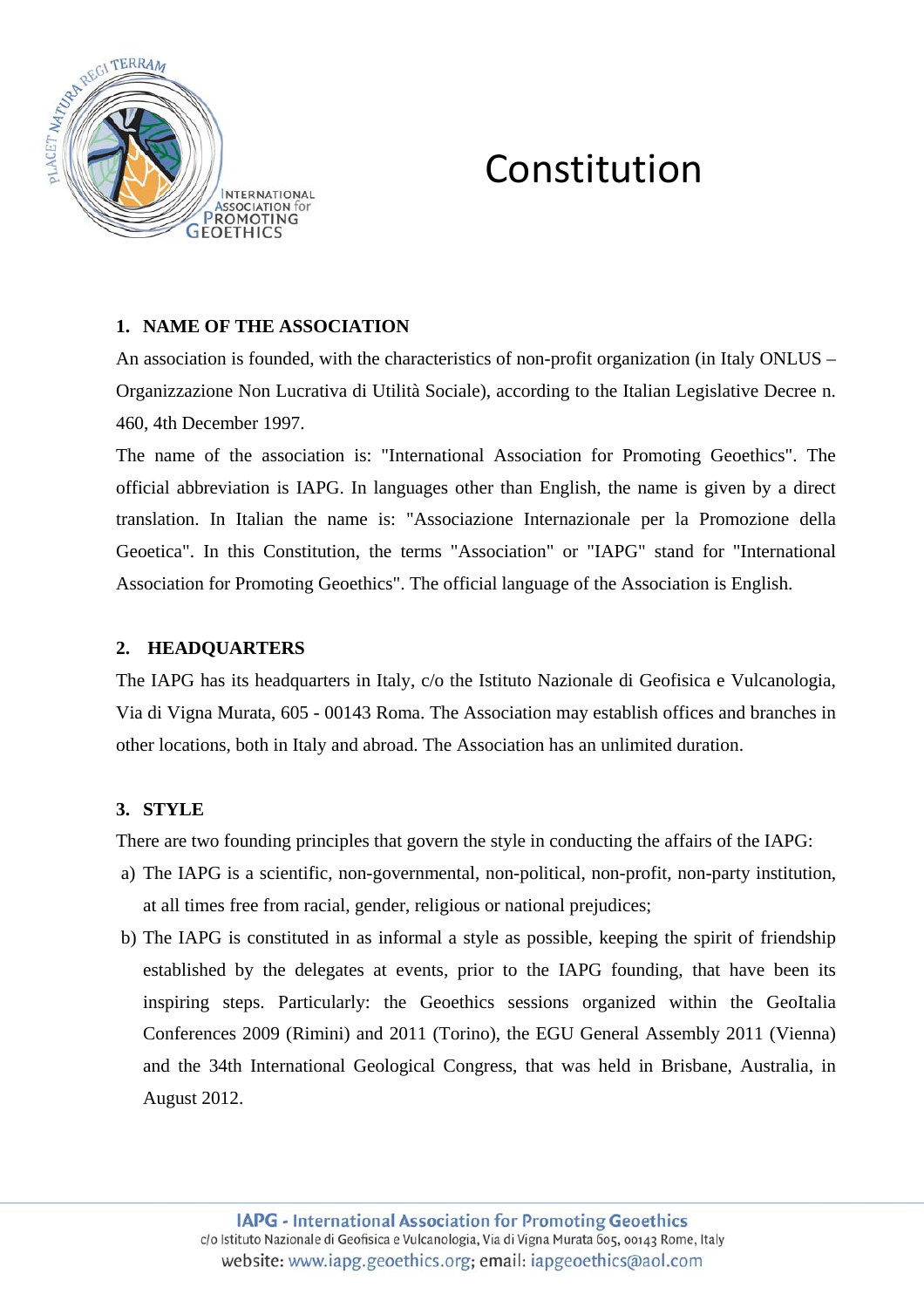

# **4. INTRODUCTION**

Geoethics consists of the research and reflection on those values upon which to base appropriate behaviours and practices where human activities intersect the Geosphere.

Geoethics deals with the ethical, social and cultural implications of Earth Sciences research and practice, providing a point of intersection for Geosciences, Sociology and Philosophy.

Geoethics represents an opportunity for Geoscientists to become more conscious of their social role and responsibilities in conducting their activities. Geoethics is a tool to influence the awareness of society regarding problems related to geo-resources and geo-environment. Furthermore Geoethics:

- c) provides a reference and guidelines for behaviour in addressing concrete problems of human life by trying to find socio-economic solutions compatible with the respect for the environment and the protection of Nature and land;
- d) points out the social role and responsibilities of Geoscientists as well as the ethical, cultural and economic implications that their work may have on society;
- e) encourages a critical analysis of the use and management of geo-resources like for example water and minerals, promoting their eco-friendly and socio-friendly development;
- f) deals with problems related to the risk management and the mitigation of georisks;
- g) fosters the proper and correct dissemination of the results of scientific studies and information on risks;
- h) aims to improve the relationships between the scientific community, mass media and general public;
- i) promotes the development of geoparks and of the geo-tourism, in order to create social awareness about the value of the geological heritage and geodiversity;
- j) highlights the value and usefulness of geological and geophysical knowledge in daily life by promoting disciplines like Geo-medicine and Forensic Geosciences;
- k) aims to organize effective teaching tools to develop awareness, values and responsibility, especially amongst young people.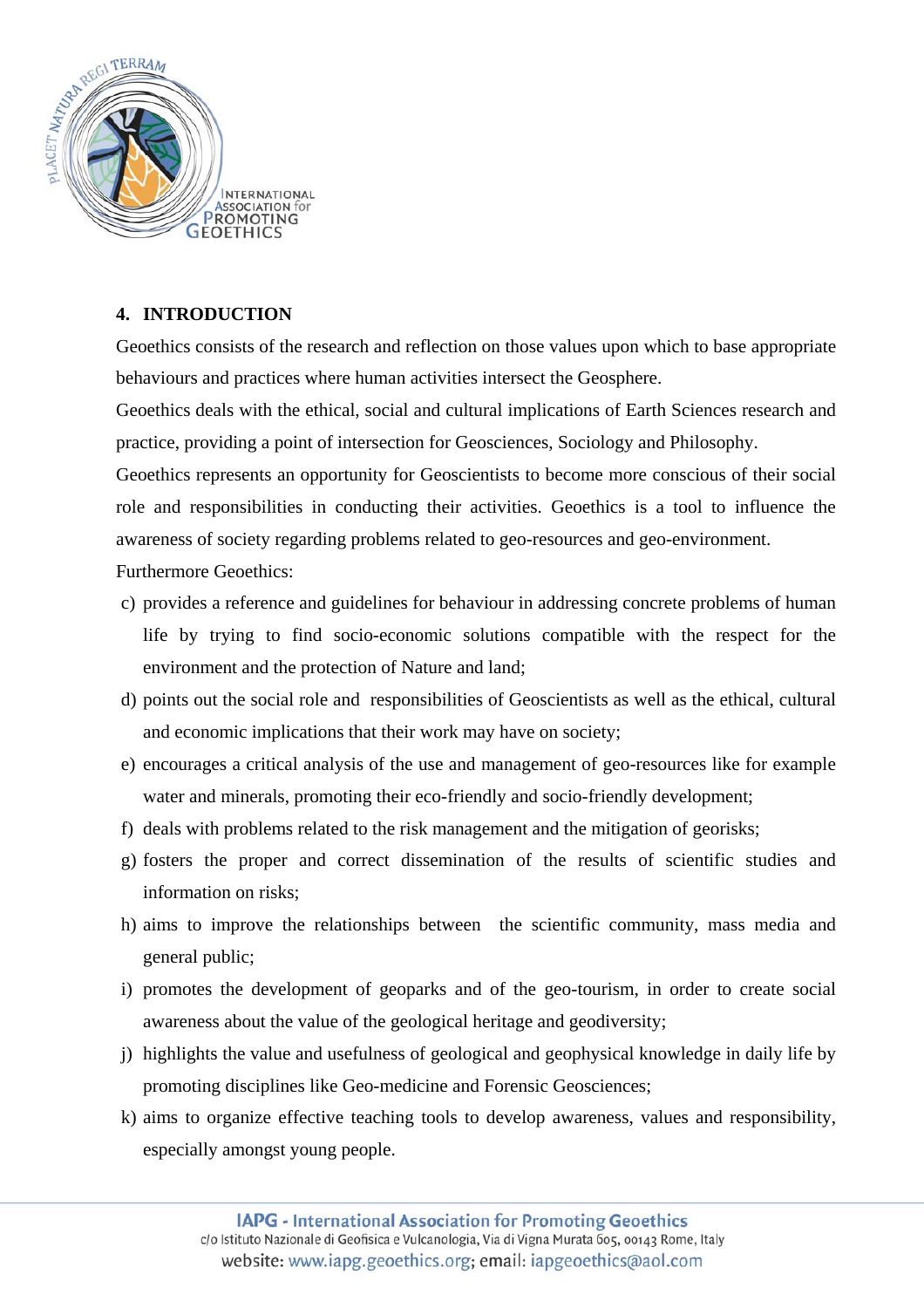

# **5. POLICY OF THE ASSOCIATION**

Despite the importance of its themes, Geoethics does not seem to be accompanied by a sufficient base research and a satisfactory number of scientific publications, which are essential elements for its development and spread.

It is necessary to give greater strength and visibility to Geoethics, so that it breaks from narrow areas of discussion and is recognized and handled by all Geoscientists. Geoethics may provide a focus for reflection for Geoscientists inducing them to pose questions to themselves about their skills, the quality of their work and the contribution they can provide to the healthy progress of humanity.

Geoethics should become part of the social knowledge and an essential point of reference for any action on the land, waters and atmosphere usage that all stake-holders and decision-makers have to take into proper account.

#### **6. MISSION OF THE ASSOCIATION**

The IAPG is an international, scientific and multidisciplinary platform with the goal of widening the debate on problems of Ethics applied to the Geosciences.

The IAPG aims to promote Geoethics values and principles through international cooperation, encouraging the involvement and debate especially of Geoscientists belonging to less developed countries, and ensuring a good coordination among nations.

The IAPG intends to foster the dissemination of Geoethics through a dedicated website, the publication of scientific papers, the organization of meetings and sessions/symposia on Geoethics within national and international scientific events.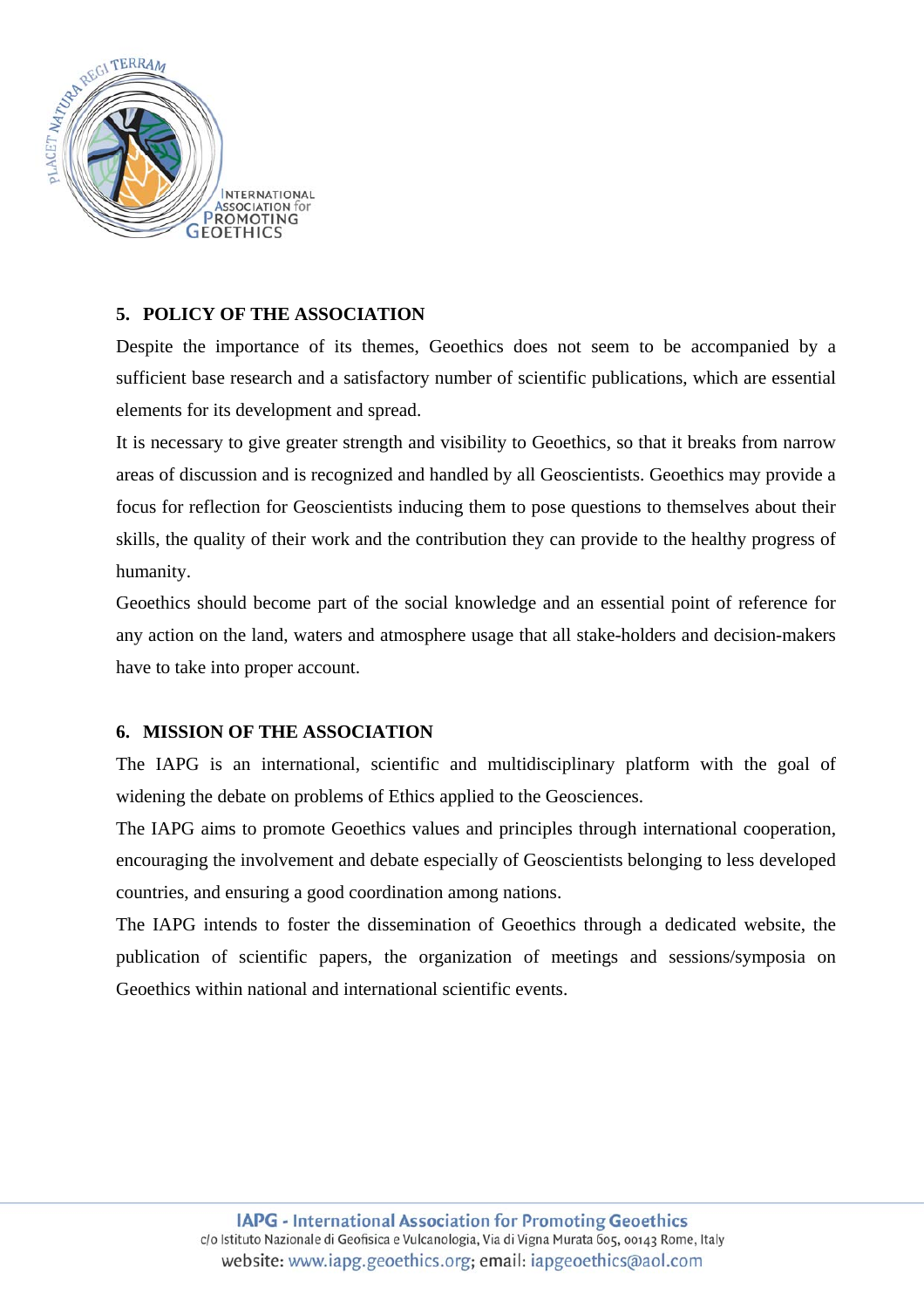

# **7. AIMS AND OBJECTIVES**

The IAPG objectives are:

- a) holding and promoting national and international meetings and conferences on Geoethics;
- b) encouraging the constitution of national chapters, both regional and subject-dedicated study groups, as well as research programs and publications on Geoethics;
- c) cooperating with national and international organizations whose aims are close to those of the IAPG and encouraging the participation of Geoscientists in its activities on the basis of equal opportunities;
- d) favouring the exchange of information among its members through newsletters, publications or other suitable tools such as a website and social networks;
- e) promoting the collaboration between Universities, Research Institutions, Professional Associations, Public and Private Companies at national and international level.

The achievement of these objectives will lead to:

- the increase of the basic research and the strengthening of Geoethics from the scientific point of view;
- the identification of more and more effective methods for its application;
- the validation of the role Geoscientists can play in the society and the identification of suitable forms, positions, means and actions to be adopted by them;
- the growth of awareness about our responsibility, both as Geoscientists and as members of the society;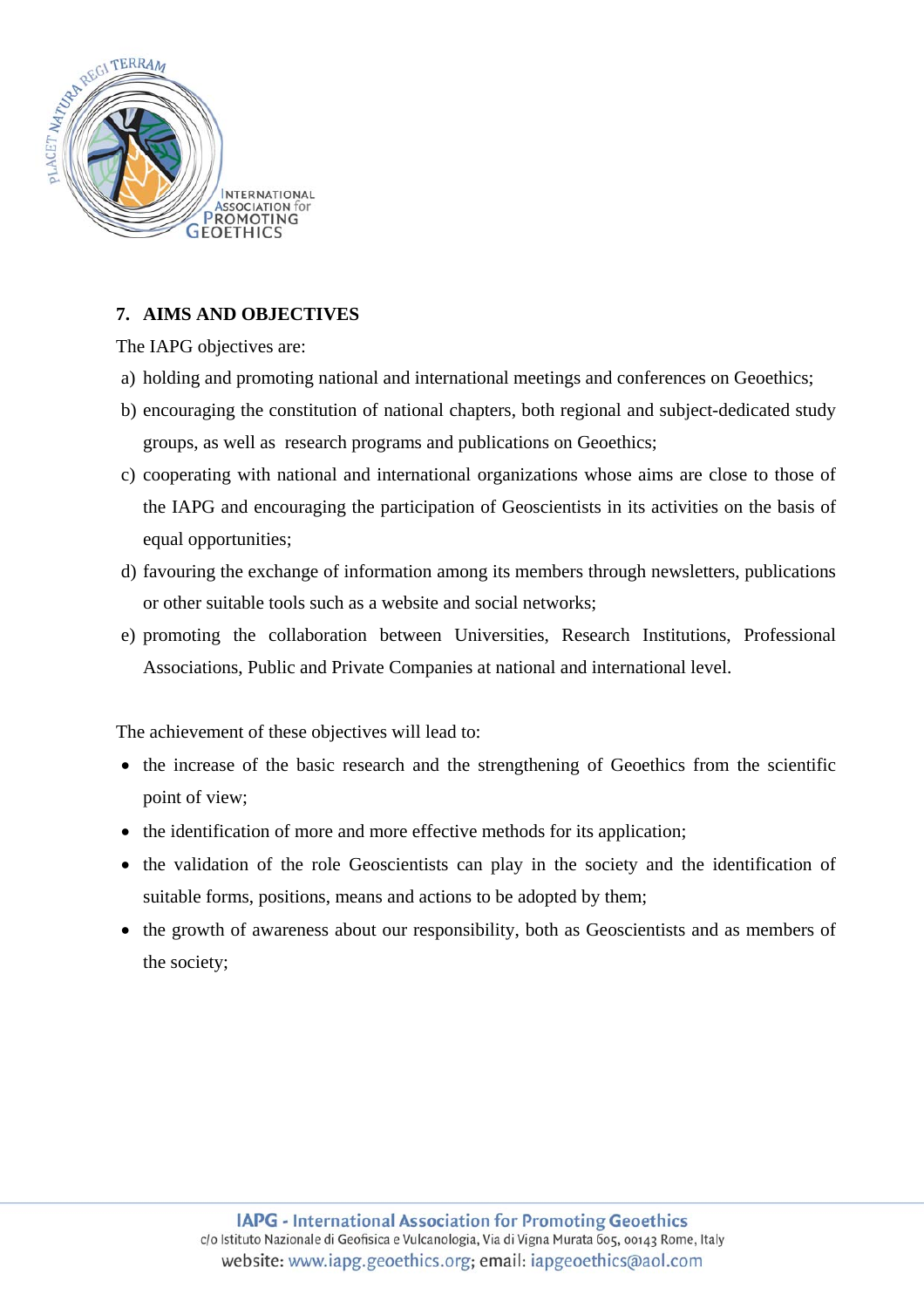

and as a consequence to:

- the involvement of the entire community in the idea of a common and shared "geoheritage", to be considered as a cultural, educational and scientific value as well as a social capital;
- a cultural renewal in the way we perceive and relate to our Planet;
- the sensitization towards the defense of life and the richness of the Earth, in all its forms.

The Association pursues exclusively the aforementioned social and cultural aims, with the prohibition to carry out activities other than those institutional.

#### **8. AFFILIATIONS**

The IAPG recognizes the International Council for Science (ICSU) as being the coordinating and representative body for the international organization of science and intends to seek affiliation to the International Union of Geological Sciences (IUGS).

#### **9. BODIES OF THE ASSOCIATION**

The bodies of the Association are:

- a) the Executive Council (EC);
- b) the General Assembly (GA).

The Founding Members shall appoint the IAPG EC. In addition an International Advisory Committee may be set up that will support the EC in the definition and development of the IAPG activities.

All social offices mentioned in this article are held free of remuneration.

The IAPG EC may deliberate on the reimbursement of expenses incurred to attend meetings or to carry out specific tasks.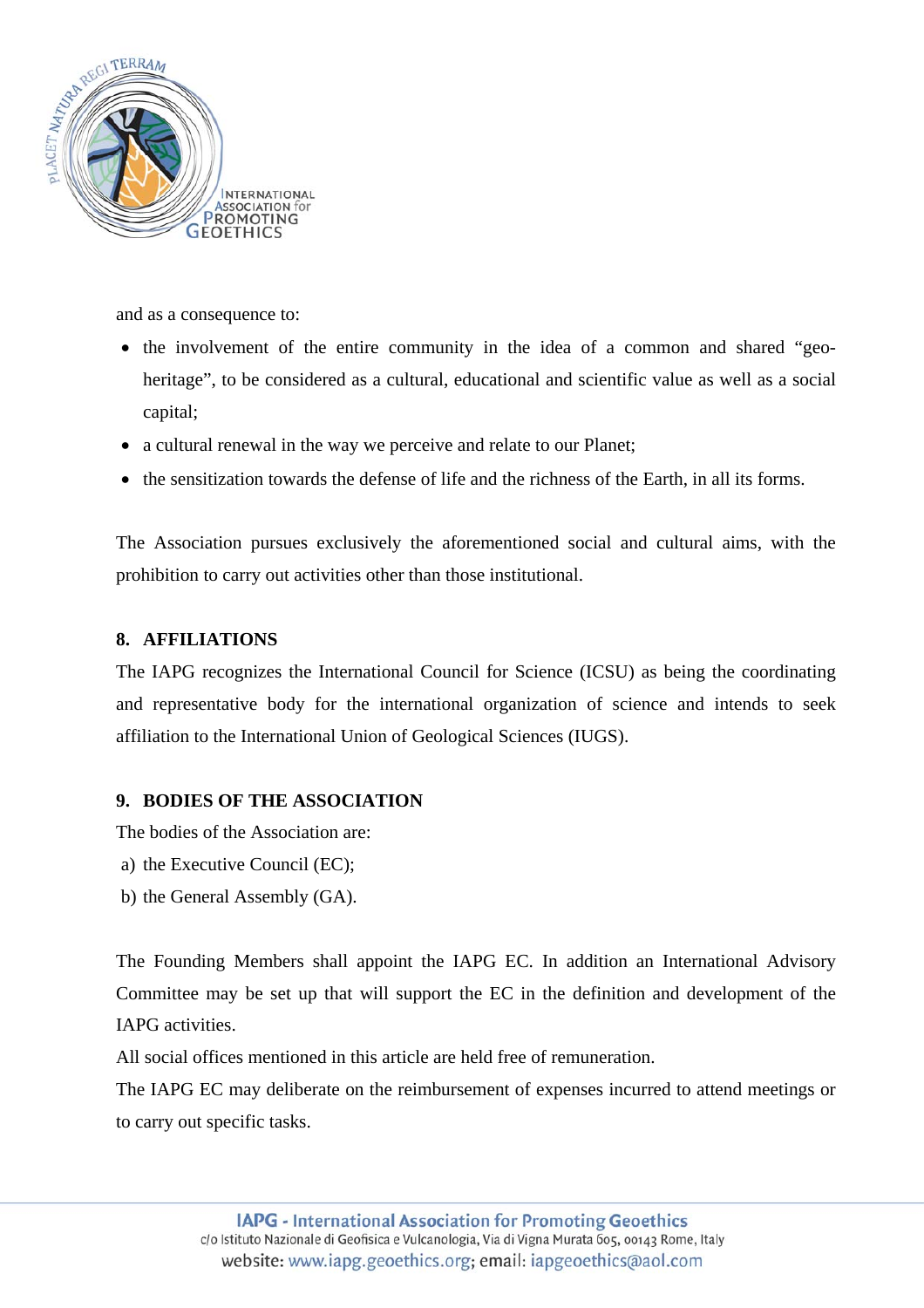

#### **10. EXECUTIVE COUNCIL**

The IAPG shall be served by an Executive Council that is formed only by members of the Association and consists of:

- a) a President;
- b) two Vice-Presidents;
- c) a Secretary General;
- d) a Treasurer;
- e) six Continental Coordinators.

The first EC shall be appointed by the Founder Members, whereas the following ECs will be appointed by the GA. All the members of the EC are members of the Association. The EC may establish an International Advisory Committee, whose members will be appointed by the GA, with the exception of the first Committee, that will by appointed by the EC by a majority vote. The appointments will take effect four years and may be renewed for a maximum of two terms (eight years). In special circumstances this limit may be extended.

The EC encourages all the initiatives it deems appropriate to achieve the objectives of the Association, taking into account the guidelines of the GA and it is vested with all the powers necessary to administer the Association, not assigned to the GA. The EC also proposes and coordinates the establishment of Working Groups, appoints the representatives of the Association in Committees, Bodies and Organizations, submitting them to the approval of the GA, promotes Schools, Study Days, Round tables, Conferences, etc., related to the objectives of the IAPG, proposes to the GA the regulations of the Association and any subsequent changes.

The EC approves the annual economic and financial report and decides the programmatic directives for the following year.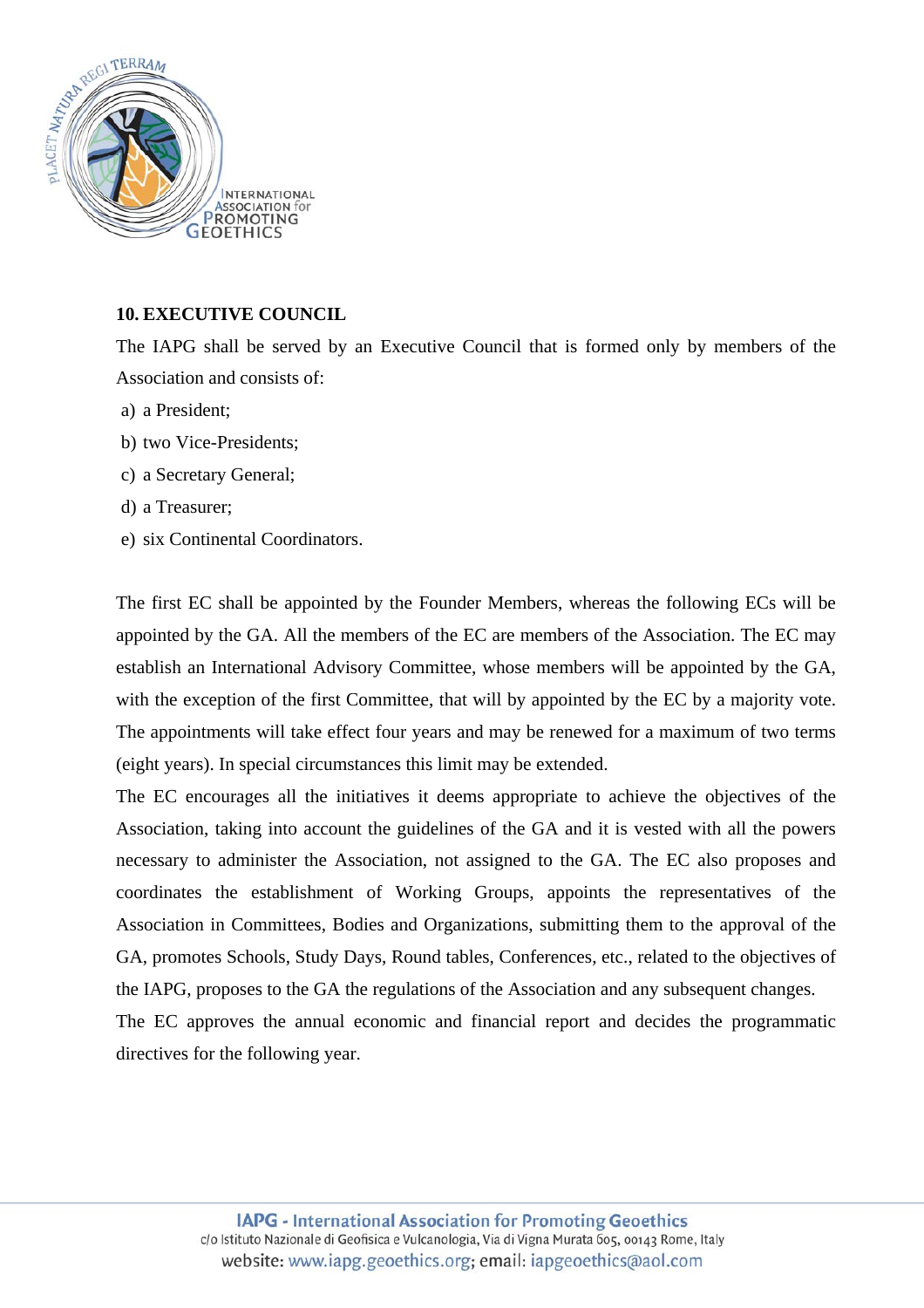

# **11. PRESIDENT**

The President of the Association:

- a) represents the IAPG;
- b) convenes and presides over the EC, the GA and any other formal meeting of the IAPG;
- c) draws up contracts, signs letters and documents of the Association;
- d) takes care that the deliberations of the GA and of the EC become effective;
- e) monitors compliance with the Constitution and regulations;
- f) provides all the necessary for the orderly and proper working of the Association.

The President assumes his/her office when the Association is formally constituted and afterwards, during the GA, organized on the occasion of the International Geological Congress (IGC) and will remain in office until the GA of the following IGC.

In case of the President's resignation or interruption of the appointment, the Presidency shall be undertaken by one of the Vice-Presidents.

#### **12. VICE-PRESIDENTS**

The Vice-Presidents of the Association will be two. They:

- a) represent the IAPG on behalf of the President if he/she is temporarily unable to do so, or by delegation from the President;
- b) are specifically responsible for the following tasks: financial policy, strategic plans, coordination of the IAPG research and activities, including Working Groups and training. These tasks are to be distributed among the elected Vice-Presidents under the direction of the President;
- c) upon the decision of the EC, one of the Vice-Presidents may take over presidential duties if the President is unable to perform his/her duties;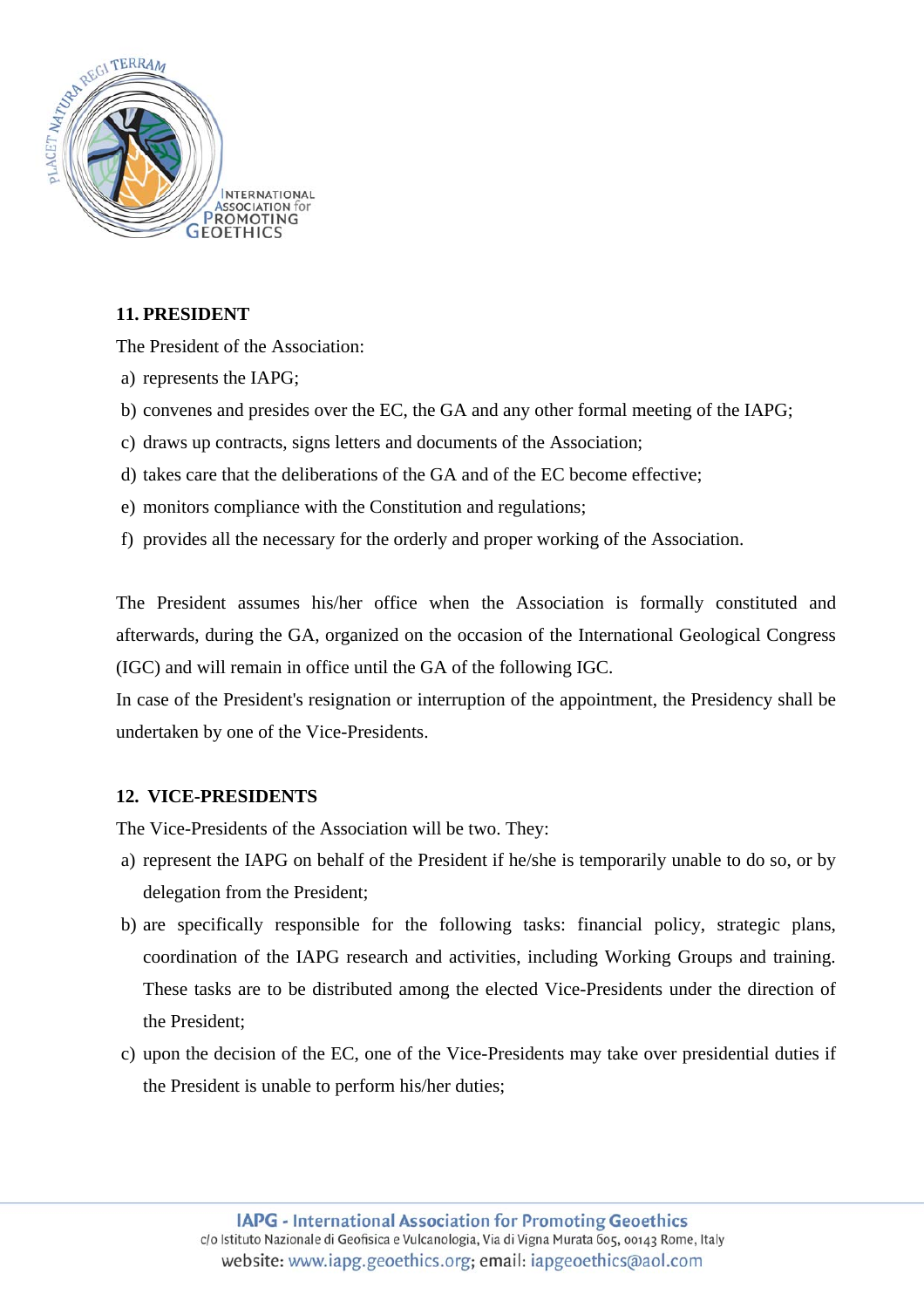

- d) each of the two Vice-Presidents will be eligible to become Acting President during one third (16 months) of the four year term, in the circumstance that the President is temporarily unable to perform his/her duties. The order of eligibility will be determined by the President at the beginning of her/his term;
- e) in the circumstances of resignation or other interruption of the appointment of the President, the Vice-President currently eligible to serve as Acting President shall become President for the remainder of the term. In such a case, he/she will remain eligible to become President for a full term.

#### **13. SECRETARY GENERAL**

The Secretary General shall be responsible, under the general direction of the President, for the conduct of all the activities of the Association, for the preparation and distribution of the Agenda of the EC meetings, for managing the IAPG website and newsletter, for the preparation and updating of the minutes. He/she will also organize events to promote the activities of the IAPG, taking care of the relations of the Association with other national and international organizations and promoting initiatives to encourage new membership.

#### **14. TREASURER**

The Treasurer is responsible for keeping the accounting of the Association, for the preparation of the annual budget of revenues and expenditures, for payments on behalf of the IAPG up to the limit of the approved budget. The Treasurer shall prepare a summary of the accounts for each meeting of the EC and shall give any explanations required of expenses incurred. He/she shall send to each IAPG Member an annual account of the due membership fees and shall ensure that all contributions and dues paid to the IAPG are placed in a separate account and that a record is kept. In addition, he/she may propose to the EC any initiatives to increase the financial revenue of the IAPG.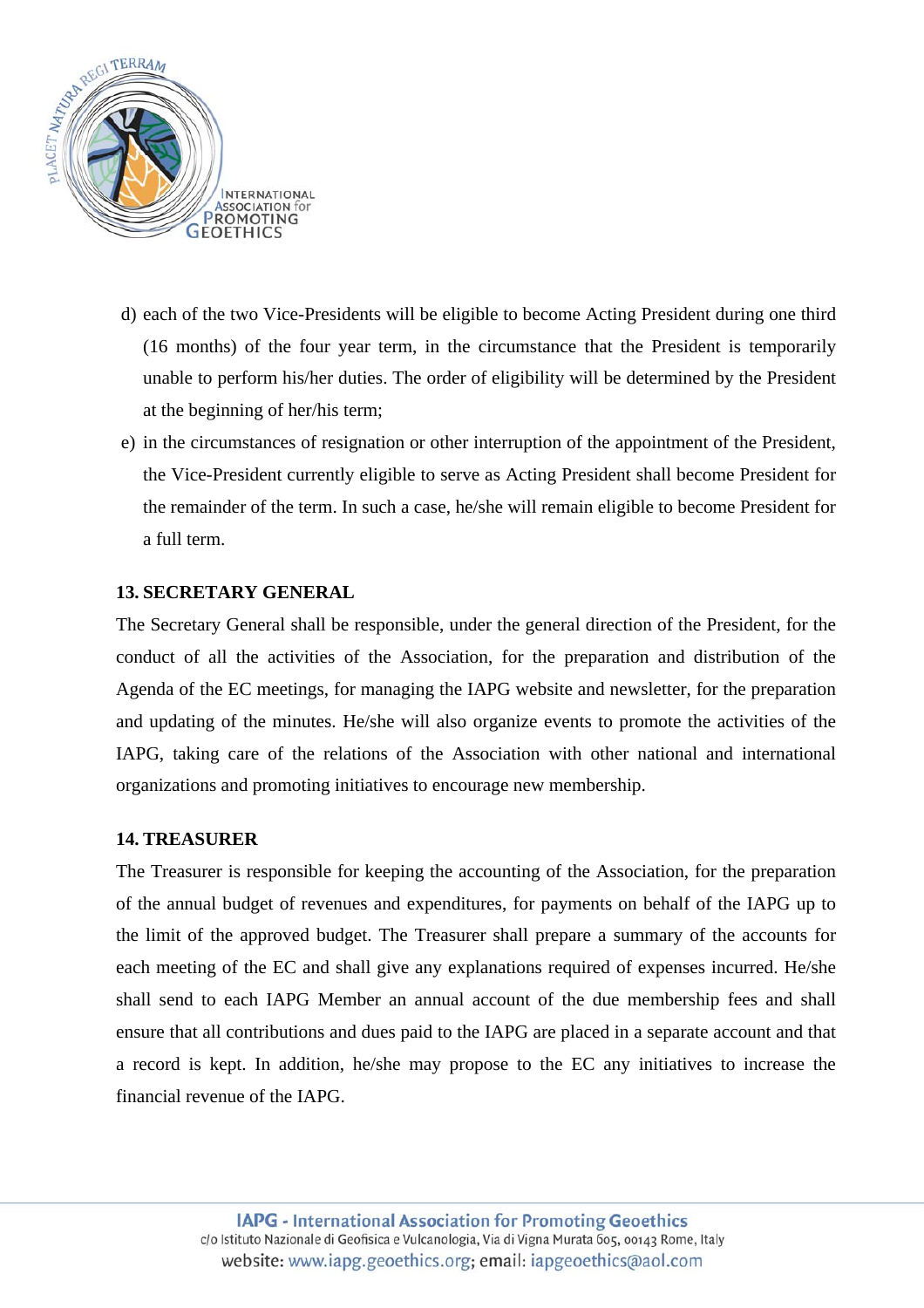

## **15. CONTINENTAL COORDINATORS**

The Continental Coordinators are six and will be responsible for coordinating the IAPG activities in the different continents, for promoting values and principles of Geoethics and Geosciences culture, and their practical applications in relation to the specific problems of the different areas of the world.

They promote the publication of scientific articles dedicated to Geoethics and provide for the organization of meetings and sessions on Geoethics within national and international conferences.

The Continental Coordinators will be appointed for the first time by the Founder Members, and afterwards they will be appointed by the GA, based on suggestions of the EC, indicating those persons who will be available to hold that office. If it is considered necessary, national representatives will be elected.

#### **16. INTERNATIONAL ADVISORY COMMITTE**

If established, an International Advisory Committee may support the EC of the IAPG, supervising and guiding the activities and initiatives of the Association and ensuring that they are developed in a manner consistent with the objectives of the IAPG.

#### **17. GENERAL ASSEMBLY**

The General Assembly is composed of all the members of the IAPG. It will be convened by the EC, chaired by the IAPG President or, in the case of incapacity of the President to participate, by one of the Vice-Presidents designated by the EC. The Secretary General will draw up the Agenda.

The GA meets every four years during the International Geological Congress. An extraordinary session may be called on the occasion of scientific meetings, upon request of at least one third of the members and at least half of the members of the EC.

Its convocation must be done by a personal notice sent by post, fax or e-mail at least 15 (fifteen) days before the meeting.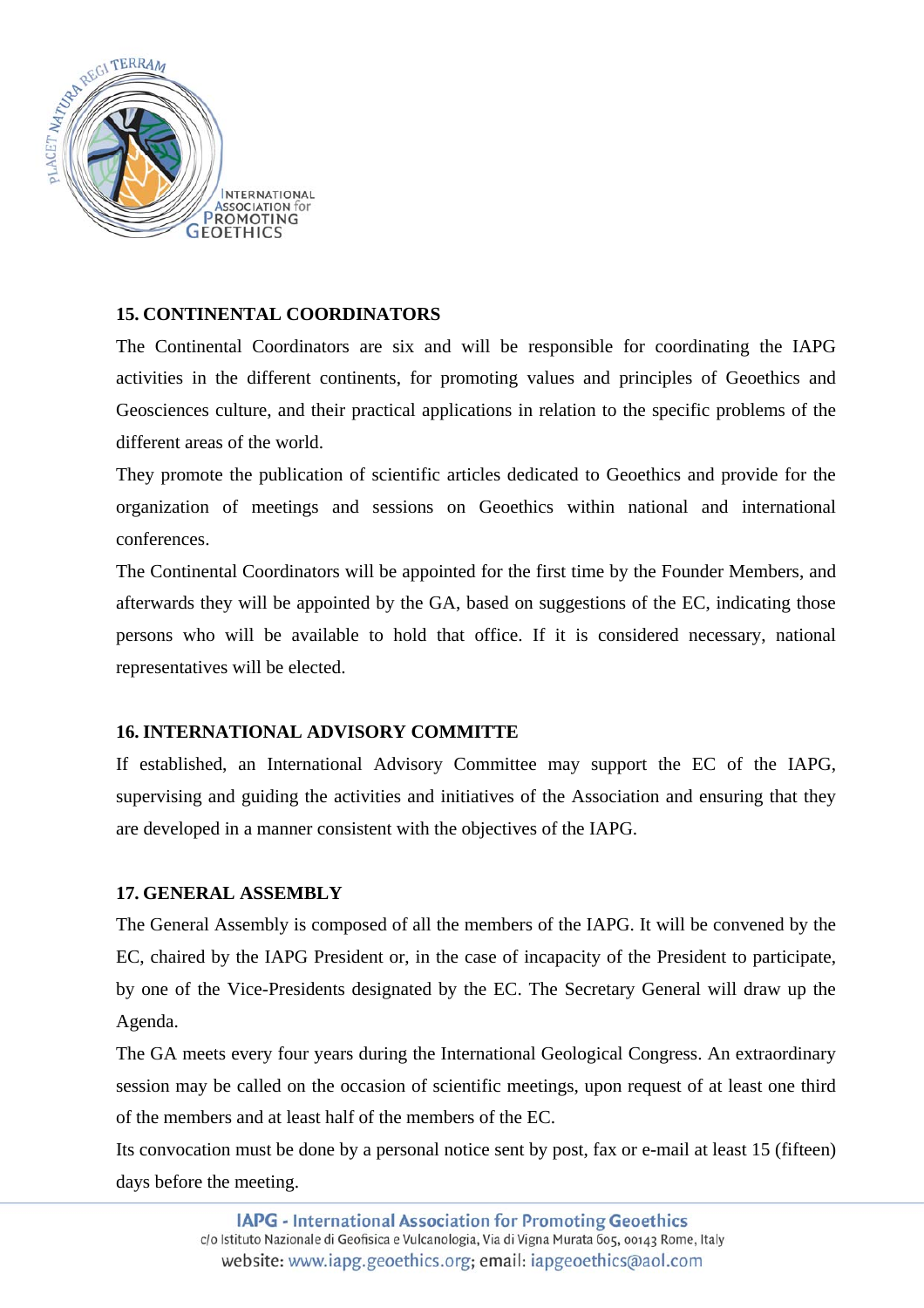

The GA may make decisions on the Agenda items and give formal notice to the EC through the Secretary General by post or e-mail .

The President is required to verify the regularity of the GA, the right to speak and vote during the meeting. The minutes of the meeting of the GA will be signed by the President and the Secretary General.

The resolutions of the GAs are valid, by the absolute majority of votes, on all the items placed on the Agenda, except for the dissolution of the Association, which will require the affirmative vote of at least 3/4 (three quarters) of the members. All voting shall be by open ballot, except those relating to individuals that are to be taken by secret ballot.

The EC will verify that the decisions are in line with the objectives of the IAPG.

The GA:

- a) appoints the EC every four years;
- b) approves the regulations which govern the activities of the Association;
- c) examines and approves the President's report on the activities of the Association;
- d) decides on all matters brought into the Agenda by the EC or by at least 3/10 (three tenths) of the Members;
- e) approves amendments to the regulations;
- f) fixes the amount of membership fees, since its first meeting, after consultation with the Secretary General and the Treasurer;
- g) decides on amendments to the Constitution;
- h) decides the dissolution and liquidation of the Association and the transmission of its property.

Any Member of the Association may propose to the GA the names and roles of the candidates who will cover the offices of the EC.

The GA may set up Permanent and Ad Hoc Committees and Working Groups, subject to compliance with the objectives and style of conduct of the Association.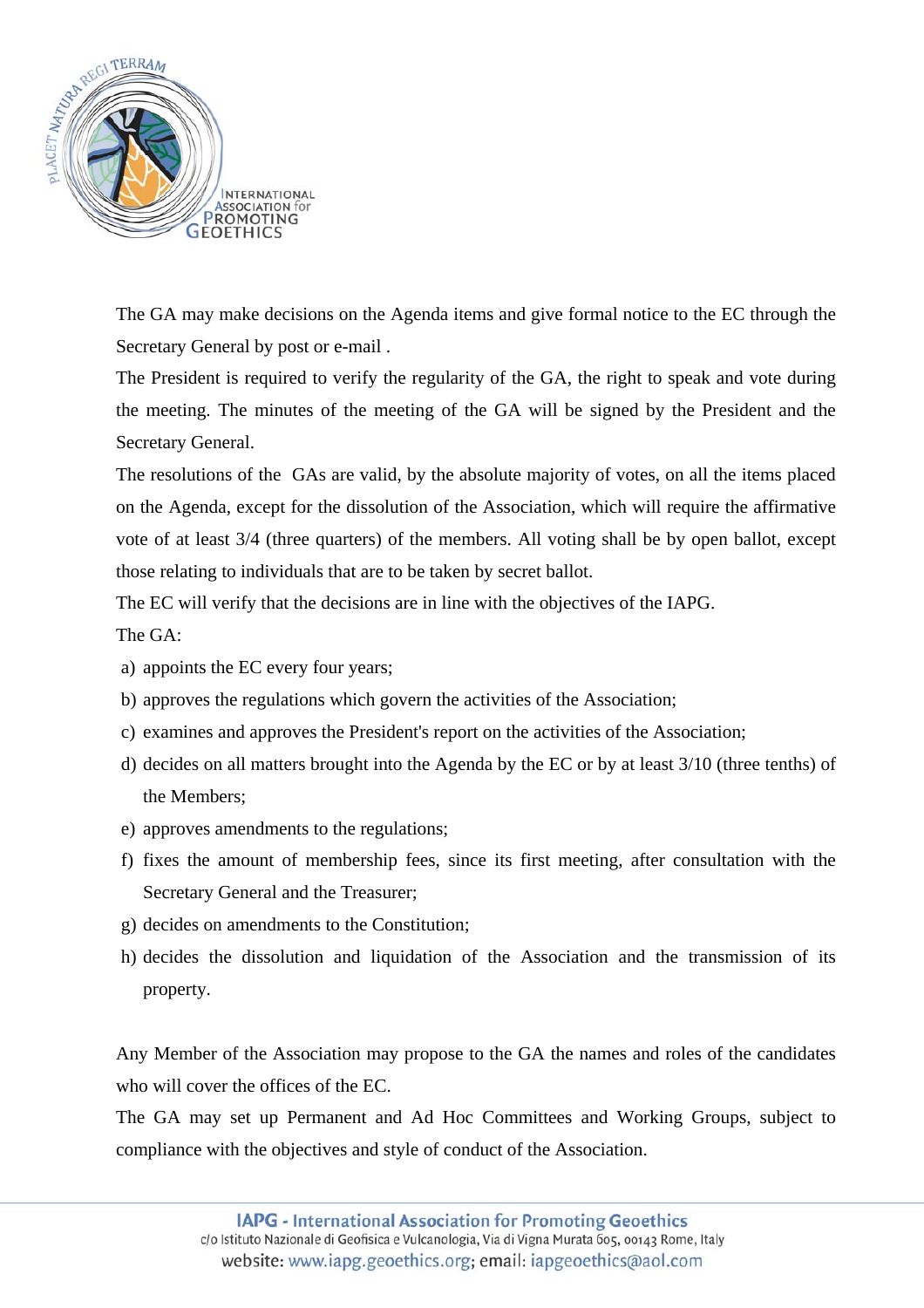

## **18. MEMBERSHIP FEE**

The Association can have an unlimited number of members. Members of the IAPG may be individuals, institutions and all the bodies that share the goals of the Association and undertake to achieve them.

The IAPG welcomes among its members anyone interested in the Geoethics issues and disposed to promote them in line with the objectives and style of the Association.

Throughout the year 2013, unless otherwise provided by the EC, the membership of the Association will take place through the payment of a voluntary contribution of any amount to the bank account of the IAPG. From  $1<sup>st</sup>$  January 2014 until the convening of the first GA, the membership fees will be established by the EC.

In any case, all members will have the option to subscribe an amount in excess of the established rate.

Joining the IAPG will also be possible for public and private bodies and institutions, including industries, companies, professional associations and non-governmental organizations, that each will be represented in the IAPG by a delegate having the same rights and duties as all other individual members of the Association.

The intention to join the IAPG will be communicated to the Secretary General by e-mail or by filling out the registration form on the Association website. In both cases, the identification data of the applicant must be specified.

The Secretary General shall communicate the admission to the applicant, after hearing the opinion of the EC. Only after this communication, the applicant will pay the voluntary contribution or the due membership fee and will send by email to the Secretary General a copy of the bank transfer receipt confirming the payment.

Persons who have distinguished themselves by ethically relevant initiatives and by promoting the cultural and social value of Geosciences, may be elected as honorary members of the IAPG without paying any fee, being possible also for them to support the association with a voluntary contribution.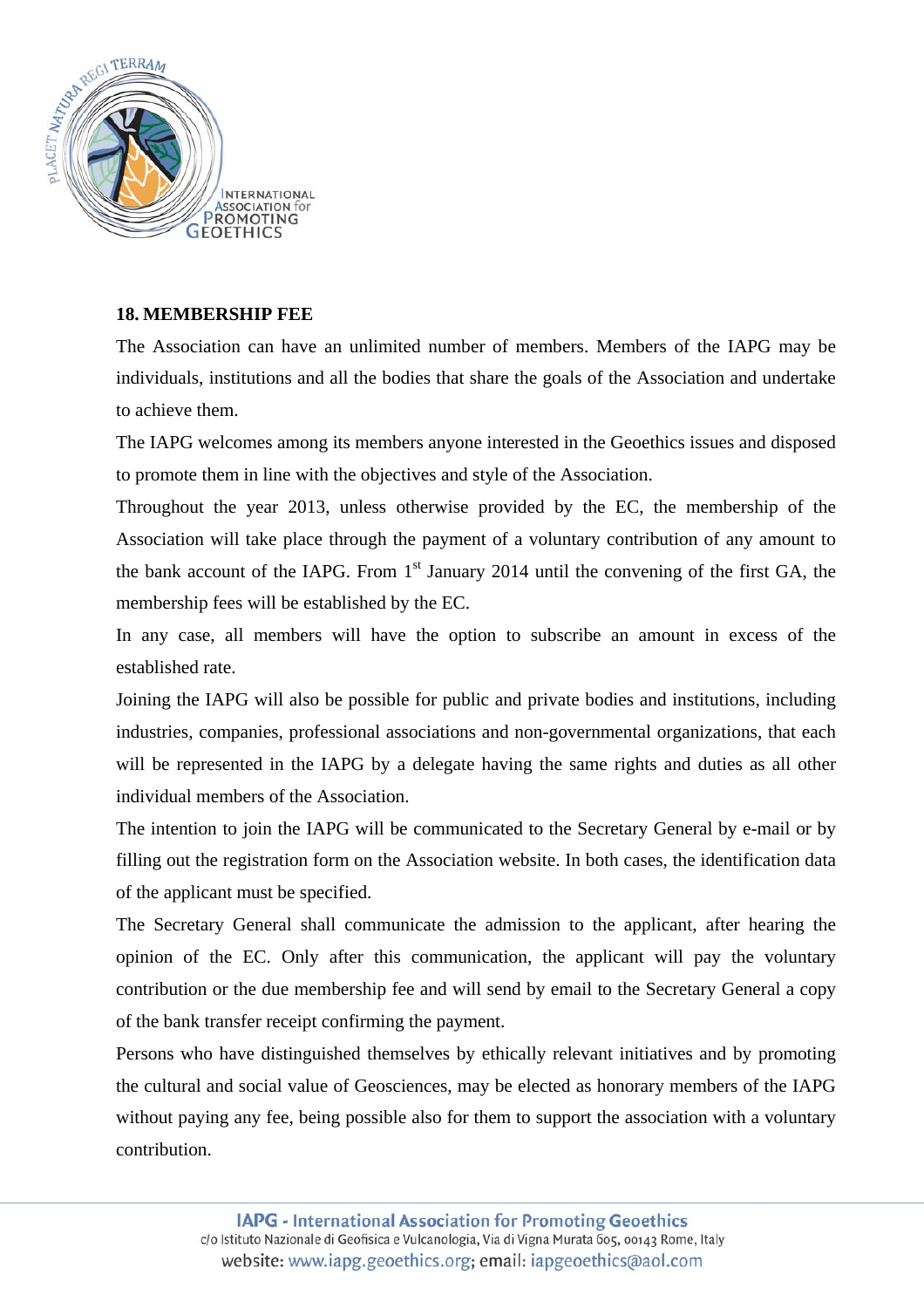

The members will be entitled to participate in all initiatives of the Association. All members have the right to vote.

The status of member is lost by resignation or by expulsion, which will be pronounced against the member by the EC by majority vote, in an instance where the member commits actions not in line with the objectives and style of the Association or if member's conduct constitutes an obstacle to the good working of the Association.

The membership fee is non-transferable and not re-calculable.

Every new member of the IAPG will accept this Constitution.

## **19. ELECTIONS AND TERM DURATION**

The first EC will be elected by the Founder Members. The following elections of positions in the EC and in the International Advisory Committee will be held at the GA that will take place during the International Geological Congresses (IGCs). The next IGC will be the 35th IGC and will be held in South Africa. Each member of the EC could serve up to two consecutive terms, if re-elected. However in certain cases a member of the EC may be requested by the GA to continue for an extended period in the interest of the IAPG.

#### **20. FINANCIAL MANAGEMENT**

The Association will have a central bank account, to be managed jointly by the Secretary General and the Treasurer. Each member of the EC will be allowed to open a bank account in countries other than Italy and must present an annual financial statement to the Secretary General and Treasurer. In such cases they must not create liabilities but they should try to increase revenues.

The assets of the Association consist of movable and immovable properties it receives in any capacity, from donations or contributions by public or private bodies, by individuals or by the operating surpluses.

For the fulfillment of its official tasks, the Association has the following revenues: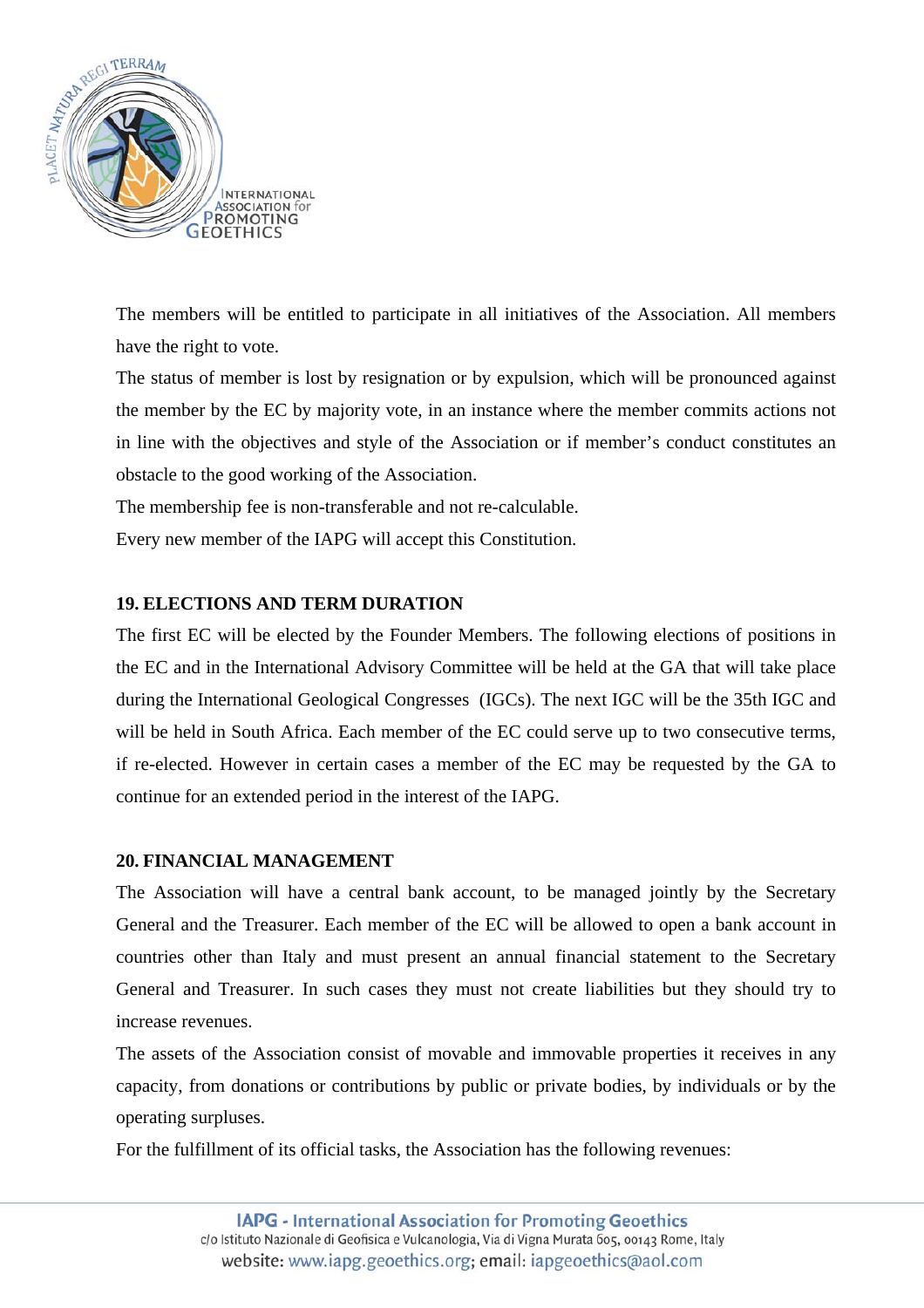

- a) endowment fund represented by donations and payments made by Members and Organizations;
- b) membership fees;
- c) voluntary contributions from Members, research funds received as a result of the submission of projects, contributions from Public Bodies and of any other kind;
- d) revenues realized in carrying out its institutional activities, including those from the organization of symposia and scientific conferences and from activities to promote the Association itself.

# **21. COMMUNICATION TOOLS**

A dedicated website and an e-mail address are registered, managed and updated when necessary by the Secretary General. The website is divided into sections, in which all the activities of the Association are presented and documented. The Secretary General will promote the dissemination of information about IAPG through any media channels, social networks included.

#### **22. AMENDMENTS TO THE CONSTITUTION**

If there is an intention to modify this Constitution, in whole or in part, the President, subject to Art. 16, last paragraph, of the Italian Civil Code, submits the necessary proposals to the Members in an extraordinary GA or by email, according to the resolution of the EC.

Amendments can be proposed by the EC with a resolution adopted by a majority of those present, and in any case by a number of Members equal to at least 1/5 (one fifth) of the total.

The proposed amendments must be communicated to Members at least 40 (forty) days before the date of the convocation of the GA for their approval, and that approval needs the absolute majority of the Members.

In order to put into effect the rules referred to in this Constitution, the EC may establish a regulation based on the principles of the Association to assure the better functioning of the Association itself.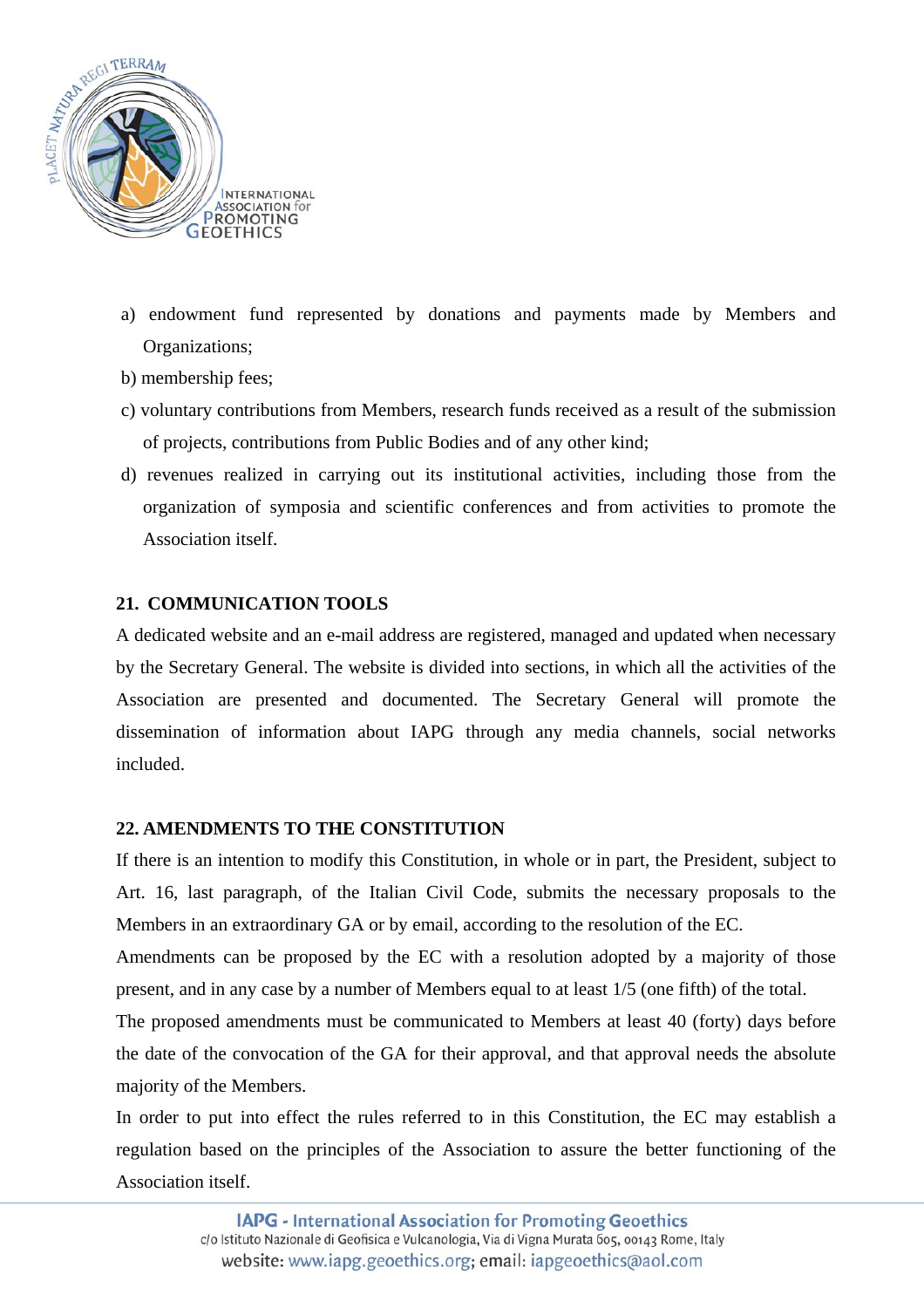

## **23. FINANCIAL YEAR AND OPERATING SURPLUSES**

The financial year opens on the first of January and ends on the thirty-first of December of the same year.

The EC, after having prepared the final financial report, will approve it within four months from the end of the year. During the approval of the final financial report, an extraordinary reserve fund can be created for putting aside resources, any leftover administration or profits, to be used in the following year to meet investment expenditures and management.

In order to be able to boast the title of non-profit organization (in Italy ONLUS), the Association:

- a) cannot pursue aims different from those written in the Constitution;
- b) cannot distribute, even indirectly, profits, operating surpluses, funds, reserves and capital during the life of the Association, unless in the cases foreseen in the art.10, letter "d", of the (Italian) Legislative Decree n. 460/97;
- c) will use profits and operating surpluses for the institutional activities and those directly related to them, as well as for activities to promote the Association itself;
- d) in the case of dissolution for any reason, it is obliged to donate the assets to other non-profit organizations, having social and public utility, after hearing the inspection body in art. 3, paragraph 190 of the (Italian) Law n. 662/96;
- e) has the obligation to guarantee uniform regulations of the associative relationship and the protection of the so-called "democratic principle".

#### **24. DISSOLUTION**

In case of dissolution of the Association, its assets, once liabilities have been deducted, will be donated to other non-profit organizations engaged in similar activities, or for public utility purposes. In such cases the GA shall appoint one or more liquidators, who are acting in accordance with this article, after hearing the inspection body in art. 3, paragraph 190 of the Italian Law n. 662/96, unless different destination imposed by law.